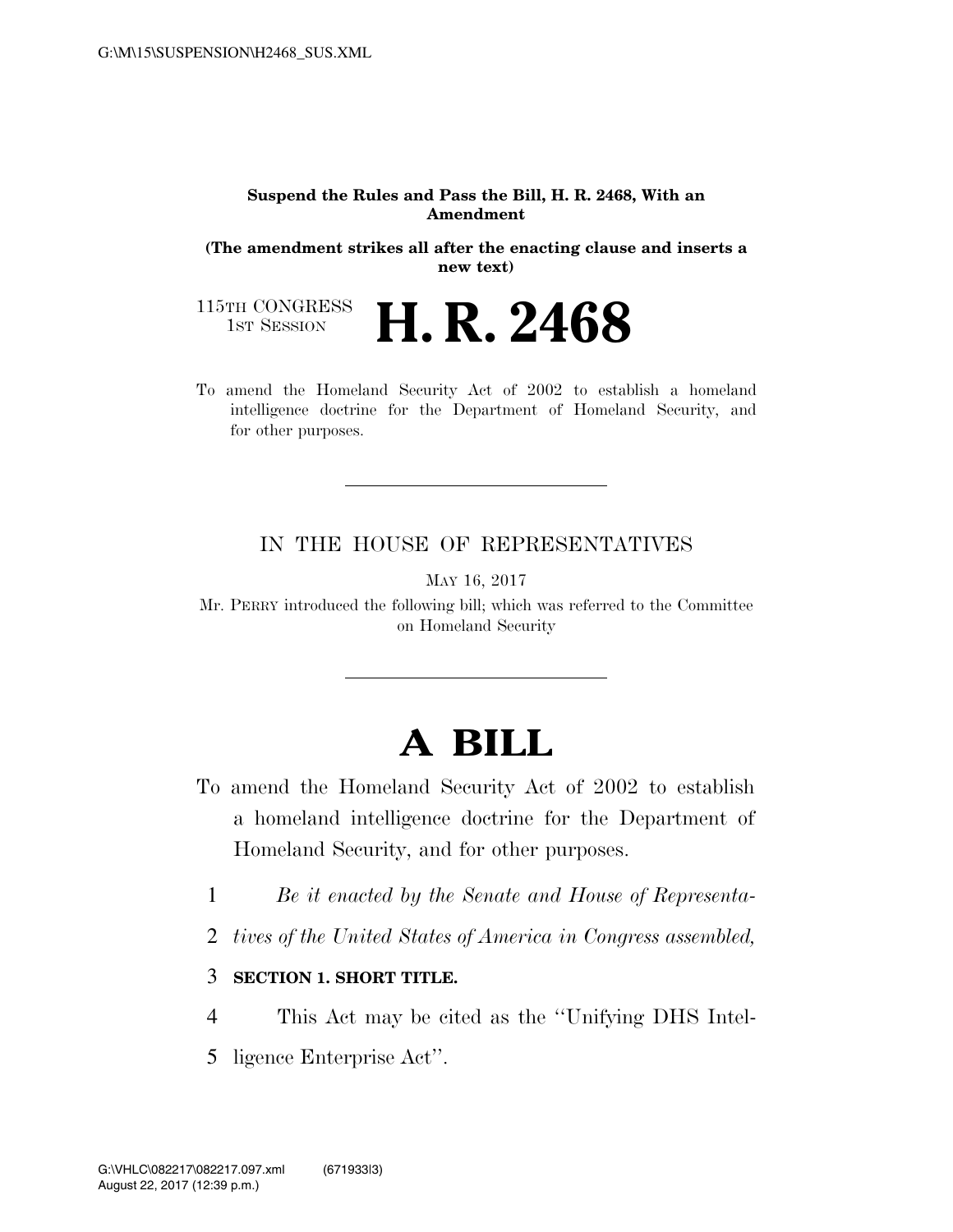### **SEC. 2. HOMELAND INTELLIGENCE DOCTRINE.**

 (a) IN GENERAL.—Subtitle A of title II of the Home- land Security Act of 2002 (6 U.S.C. 121 et seq.) is amend-ed by adding at the end the following new section:

### **''SEC. 210G. HOMELAND INTELLIGENCE DOCTRINE.**

 ''(a) IN GENERAL.—Not later than 180 days after the date of the enactment of this section, the Secretary, acting through the Chief Intelligence Officer of the De- partment, in coordination with intelligence components of the Department, the Office of the General Counsel, the Privacy Office, and the Office for Civil Rights and Civil Liberties, shall develop and disseminate written Depart- ment-wide guidance for the processing, analysis, produc- tion, and dissemination of homeland security information (as such term is defined in section 892) and terrorism in- formation (as such term is defined in section 1016 of the Intelligence Reform and Terrorism Prevention Act of 2004 (6 U.S.C. 485)).

 ''(b) CONTENTS.—The guidance required under sub-section (a) shall, at a minimum, include the following:

 $\frac{1}{2}$  (1) A description of guiding principles and purposes of the Department's intelligence enterprise.  $\frac{1}{2}$   $(2)$  A summary of the roles and responsibil- ities of each intelligence component of the Depart- ment and programs of the intelligence components of the Department in the processing, analysis, produc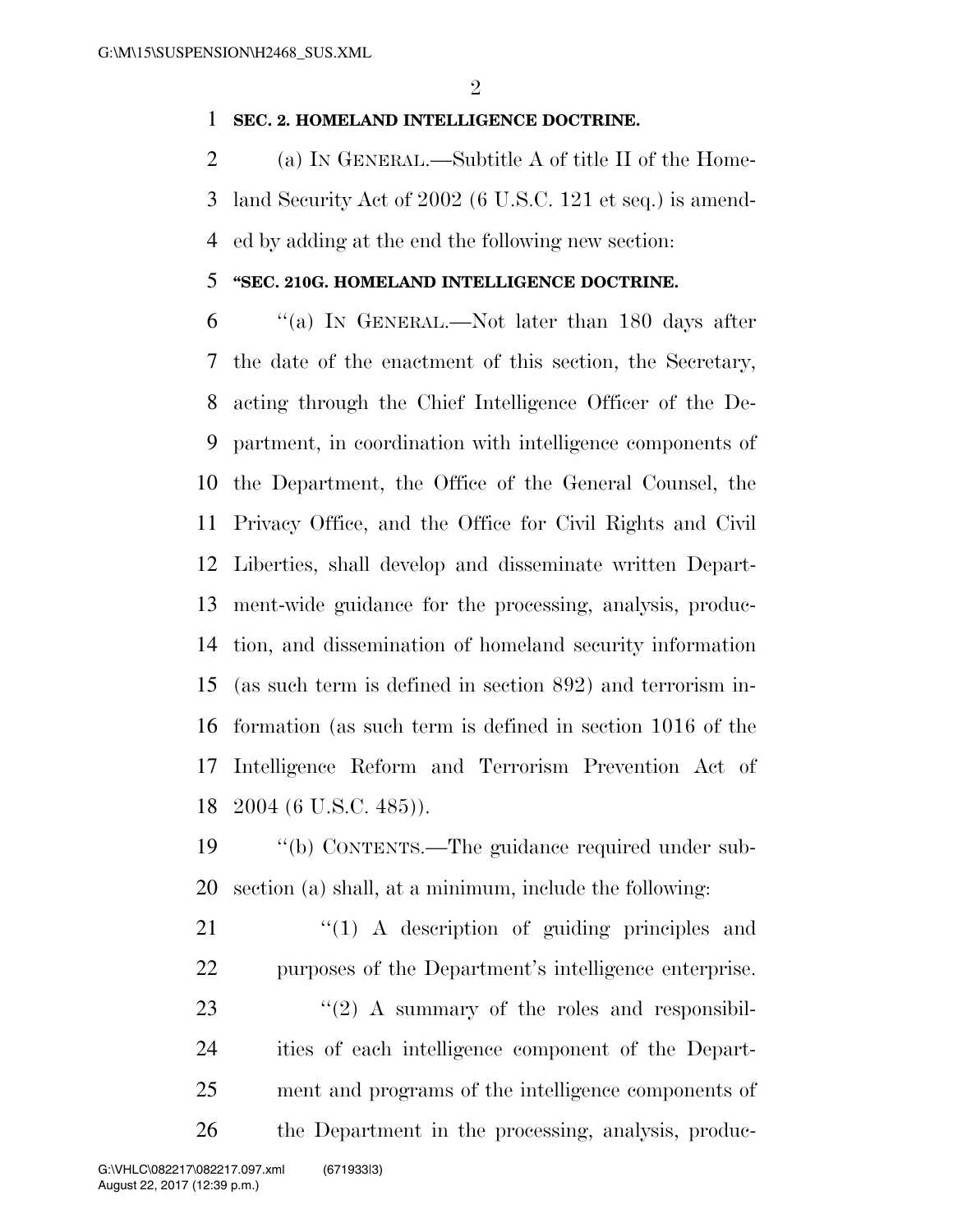tion, or dissemination of homeland security informa- tion and terrorism information, including relevant authorities and restrictions applicable to each intel- ligence component of the Department and programs of each such intelligence component.

 ''(3) Guidance for the processing, analysis, and production of such information.

8 ''(4) Guidance for the dissemination of such in- formation, including within the Department, among and between Federal departments and agencies, among and between State, local, tribal, and terri- torial governments, including law enforcement, and with foreign partners and the private sector.

 ''(5) An assessment and description of how the dissemination to the intelligence community (as such 16 term is defined in section 3(4) of the National Secu- rity Act of 1947 (50 U.S.C. 3003(4))) and Federal law enforcement of homeland security information and terrorism information assists such entities in carrying out their respective missions.

21 "'(c) FORM.—The guidance required under subsection (a) shall be submitted in unclassified form, but may in-clude a classified annex.

 ''(d) ANNUAL REVIEW.—For each of the five fiscal years beginning with the fiscal year that begins after the